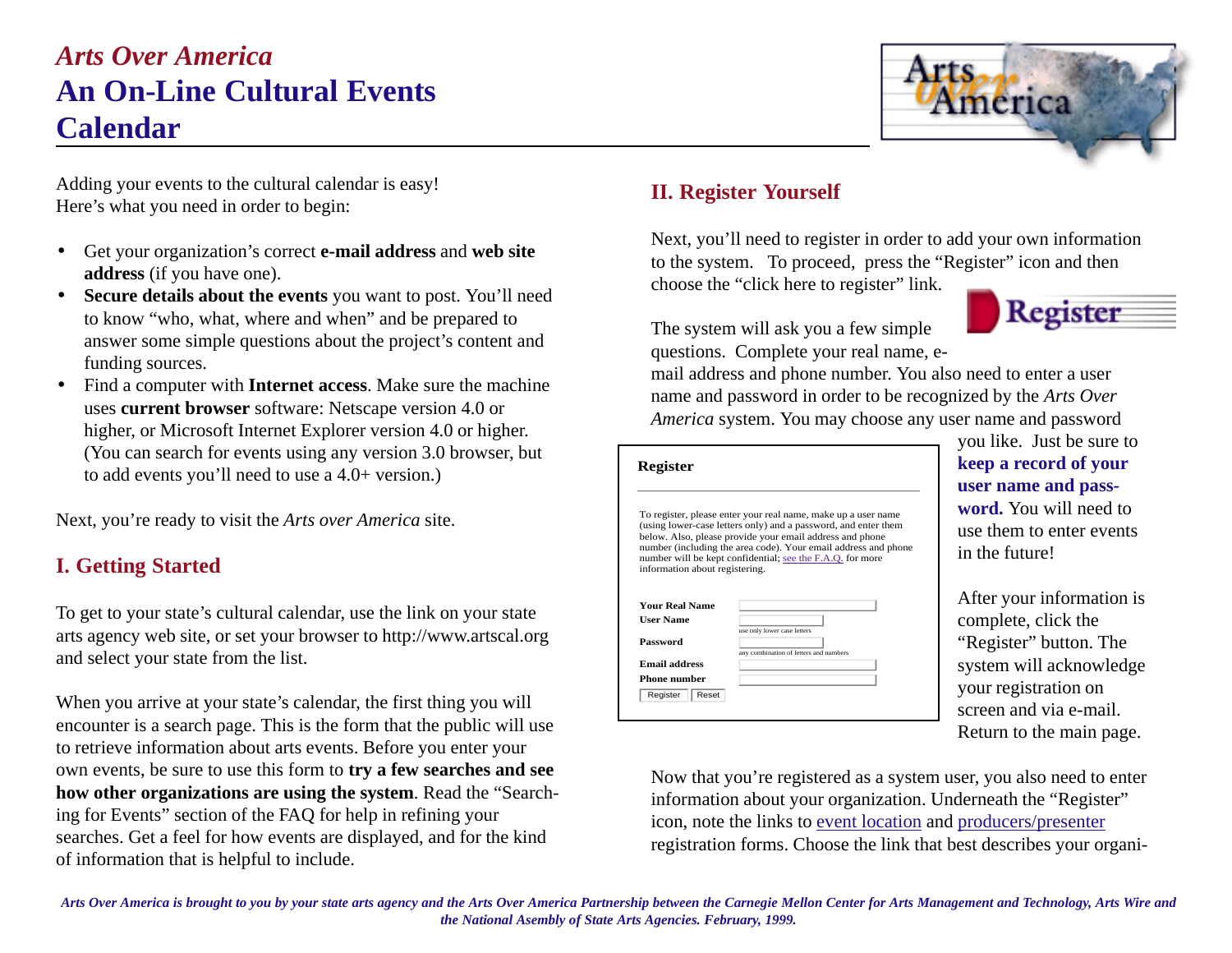zation. (Can't decide which is best? Consult the FAQ for helpful hints.) Each link takes you to a special screen where you'll be asked for vital information about your location, telephone number, etc. Enter all details accurately, because this is the information your partons will rely upon in order to find your event. And guess what: *you only need to fill in this information once!* The system will automatically remember all of the details for every event you enter in the future. In addition to being a time-saver, this registration system will ensure that complete and consistent information about your organization gets attached to each event you enter.

### **III. Adding An Event**



Once you're finished registering your organization and a location or presenter/producer, click the "Add" icon, and you'll arrive at an event entry form. Use this screen to enter information about your events. Answer all questions as completely as possible -- remember that potential audience members are looking for details.

 First, Enter the **TITLE** of your event, and choose the best **EVENT TYPE** from the pull-down menu. **1**

 Next, use the "Lookup" button to search for your **EVENT LOCA-2 TION**. A menu of location names will appear -- simply click on the correct name to add it to your event listing. (If you cannot find the name of your facility or venue, take a second to add it. At the bottom of the list of event locations, click the"register it now" link.)

 Is your event presented or produced by someone other than the artist **3** or the event location? If no, skip to the next step. If yes, you'll need to hit the "Lookup" button to locate the name of your **PRESENTER/ PRODUCER.** If you can't find the name, follow the same steps outlined above to add it to the system.

 Enter the name of the **ARTIST(S)** featured in your event. Include the **ARTIST WEB SITE ADDRESS** if possible. **4**

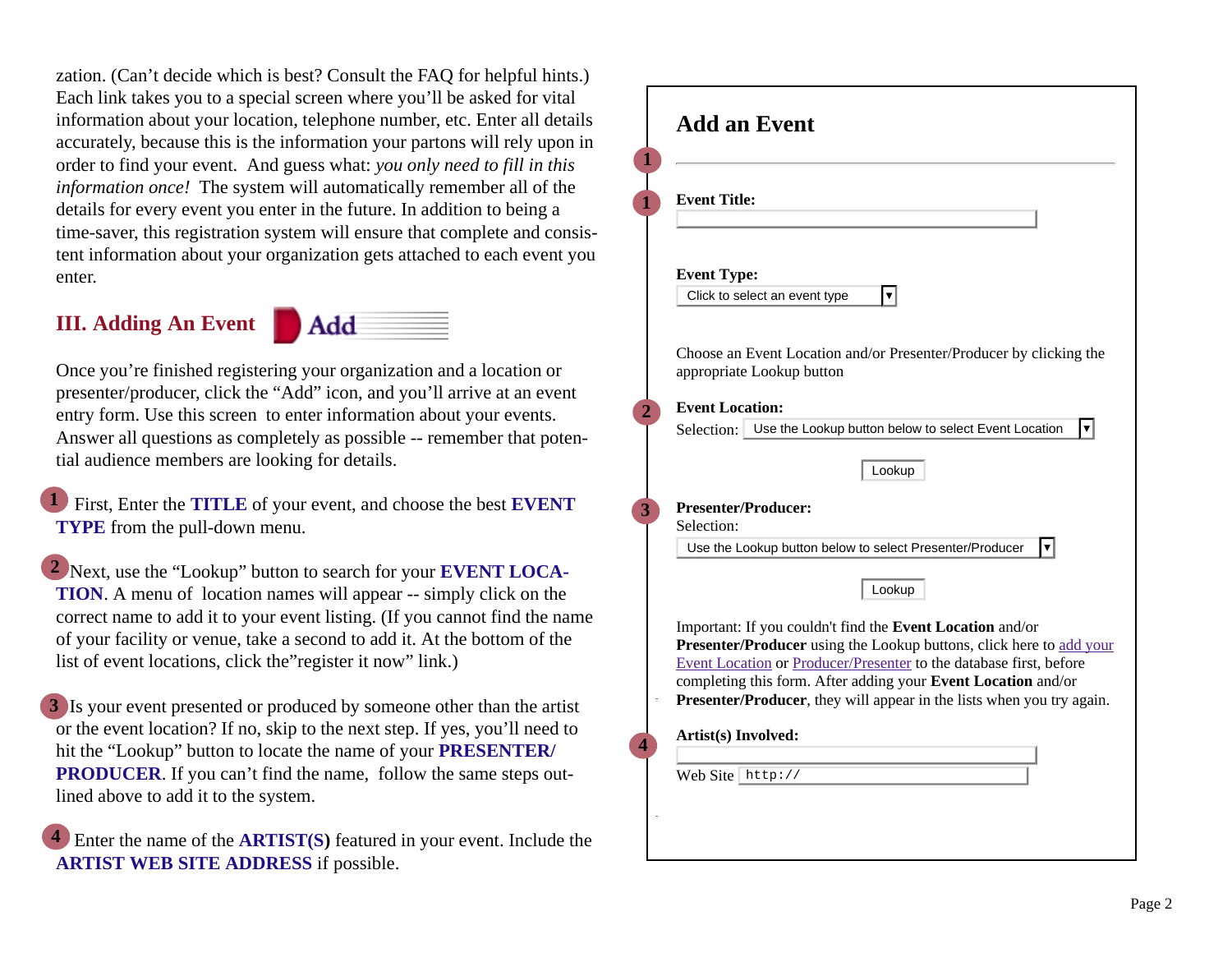#### **Event Description:**

**5**

**6**

**7**

**8**

**9**

*Important Note: Only the first 20 words of your event description will appear in the initial search results, so choose your first 20 words carefully. Your full description will appear when visitors click on your event title.* ⊡

**Pricing Info:**

□ Free or...

**Access:**

 $\Box$  sign language interpretation

 $\Box$  information provided in braille

#### **Art Form(s):**

|                 | Crafts<br>Dance<br>Design/Architecture<br>Digital Arts<br>Film/Media Arts<br>Folk/Traditional Arts □ Visual Arts<br>Humanities<br>Literature                     | Music<br>$\Box$ Opera/Music Theatre<br>$\Box$ Performance Art<br>Photography<br>$\sqcap$ Theatre |
|-----------------|------------------------------------------------------------------------------------------------------------------------------------------------------------------|--------------------------------------------------------------------------------------------------|
| <b>Funding:</b> | National Endowment for the Arts<br>State Arts Council<br>City or County Arts Council<br>Corporate Sponsorship<br>Other<br><b>None</b><br><b>Sponsors/Donors:</b> |                                                                                                  |

 Now for the good stuff! Use the **EVENT DESCRIPTION** box to **5** describe your project and tell potential audience members what makes it worth attending.

 Enter information about the **PRICING** or admissions costs. If your **6** event is free, just click that box.

 Will the event be made **ACESSIBLE** via sign language interpreta-**7** tion or braille? (Note: if there are special accesibility features installed at your event location, that information will automatically appear on any search results if it was entered on the event location registration form.)

 Choose the **ART FORM(S)** that best characterize your event. You **8** may select as many descriptors as apply to your project.

 You must also indicate the **FUNDING** sources for this event. This **9** section is very important. It allows you to graciously acknowledge your sponsors, and it also raisesawareness about how critical the state, federal and local arts funding network is to the arts commuity. If you're not sure whether your event or organization received public funds, call your state arts agency.

You're in the home stretch now...

<u>2/5/99 5 21</u>

।न